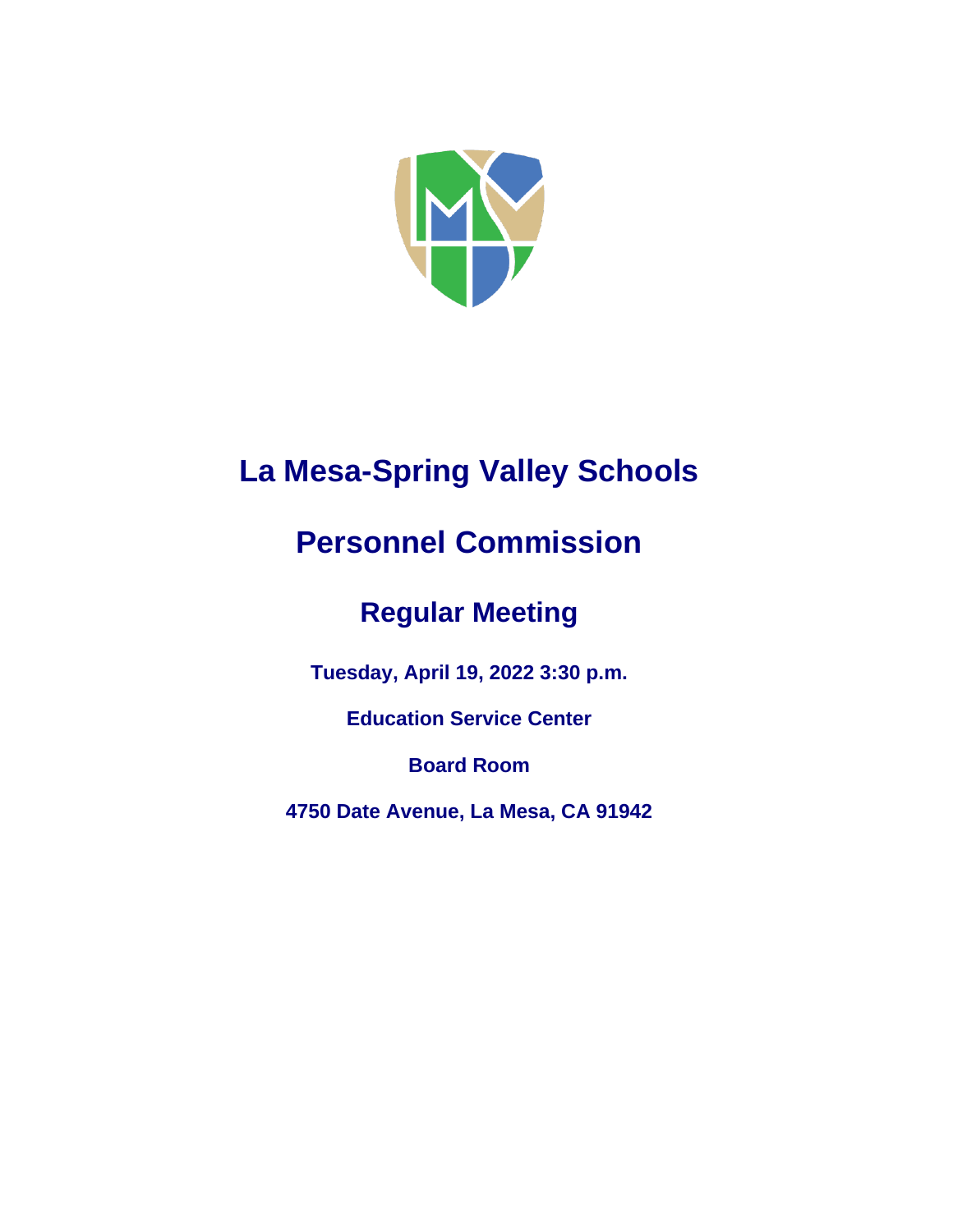### **La Mesa-Spring Valley Schools, Personnel Commission Regular Meeting Tuesday, April 19, 2022 3:30 p.m.**

#### *OPENING PROCEDURE*

- **1. Call to Order**
- **2. Pledge of Allegiance**
- **3. Roll Call/Establishment of a Quorum**

| Jeremy Martinson, Chair   | present | absent |
|---------------------------|---------|--------|
| Steve Babbitt, Vice Chair | present | absent |
| Patricia Ridenour, Member | present | absent |

#### *ACTION SESSION*

- **4. Approve the Agenda of the April 19, 2022 Regular Meeting**
- **5. Approve the Minutes of the March 15, 2022 Regular Meeting**

#### *INFORMATION SESSION*

#### **6. Items from the Floor**

*Persons may comment at this time on items not listed on the agenda. The Commissioners will hear such comments but may not discuss nor act upon them until they appear on the posted agenda. Comments will be limited to five [5] minutes per person, not to exceed a total of fifteen [15] minutes for this agenda item.* 

#### **7. Information Items**

- District Update
	- **E** Assistant Superintendent, Human Resources, Dr. Meg Jacobsen
	- Assistant Superintendent, Business Services, Jennifer Nerat
- CSEA Update Chapter 419 President, Ahmad Swinton
- Personnel Update Director, Classified Personnel, Andrea Rivera
- Personnel Commissioner Update Personnel Commissioners
- **8. First Reading of the Proposed Personnel Commission Budget for 2022 – 2023**
- **9. Next Meeting Date: Tuesday, May 17, 2022 – 3:30 p.m.**